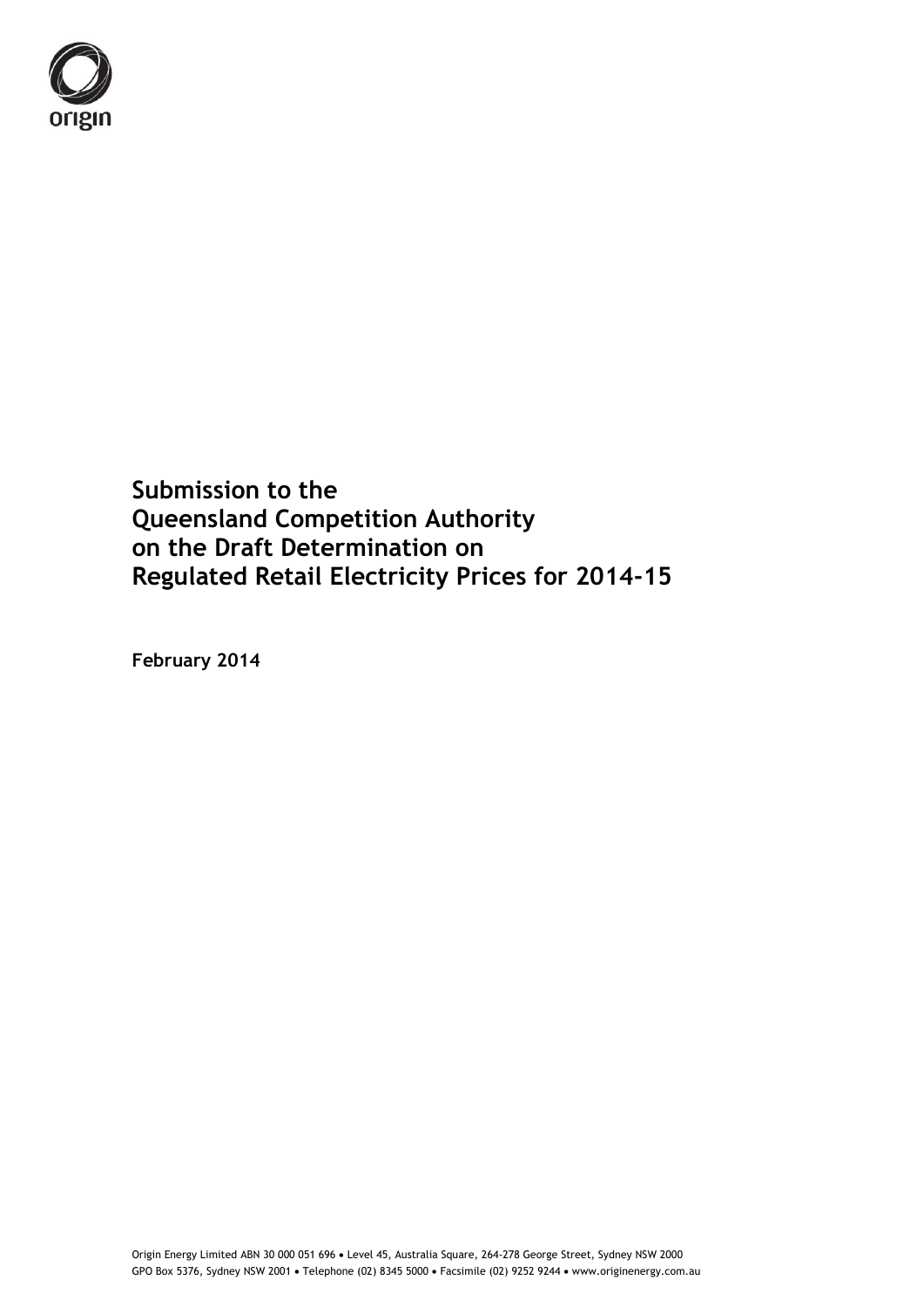# **Contents**

| 2. |  |
|----|--|
| 3. |  |
| 4. |  |
| 5. |  |
|    |  |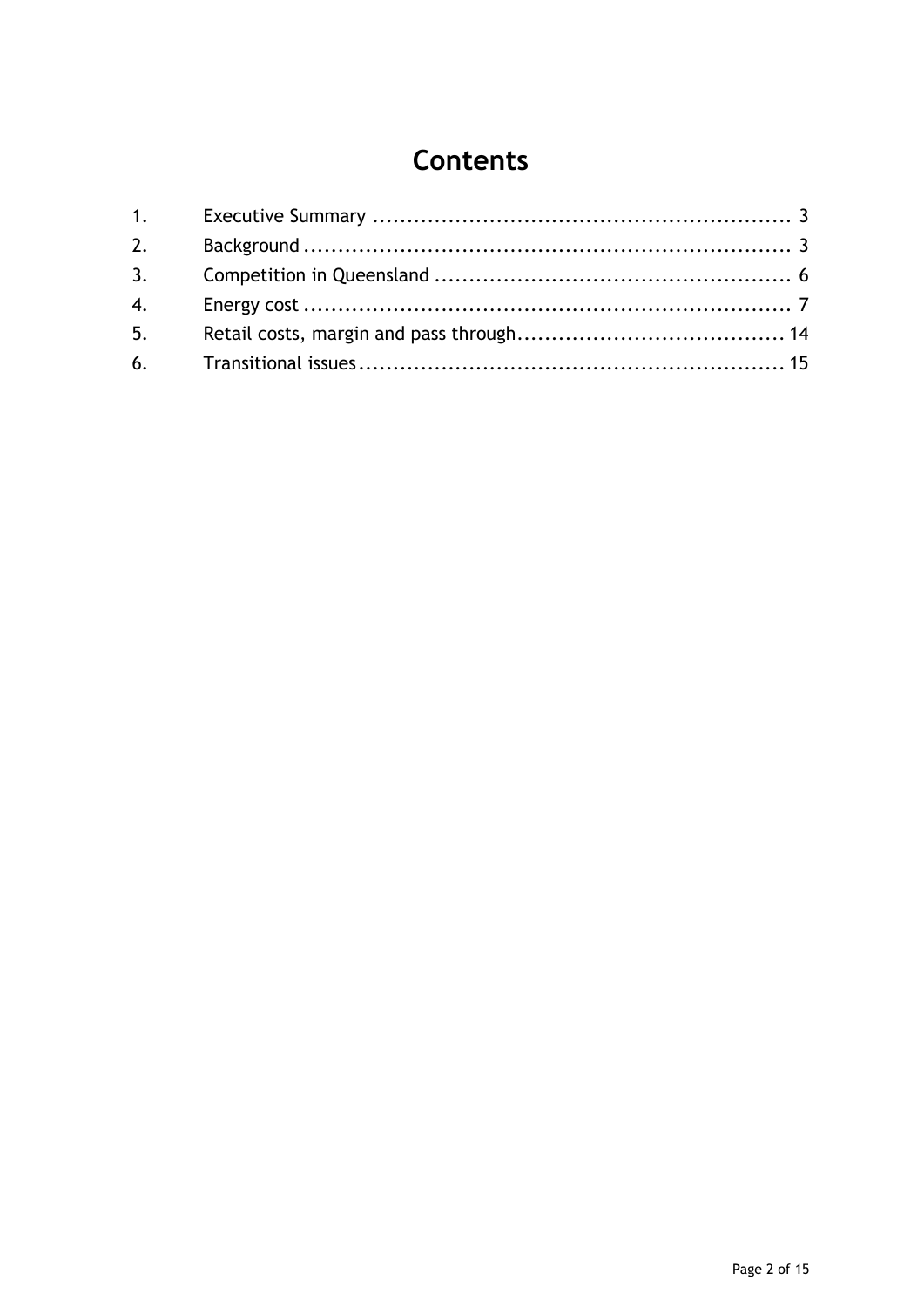### <span id="page-2-0"></span>**1. Executive Summary**

<span id="page-2-1"></span>Origin Energy (Origin) appreciates the opportunity to respond to the Queensland Competition Authority's (QCA) *Draft Determination on Regulated Retail Electricity Prices for the period 2014-15* ('the Draft Decision').

Origin supports many of the findings of this Draft Decision, but seeks to raise a number of issues, in particular in relation to the methodology used to model the cost of wholesale electricity.

Origin appreciates that the QCA has sought to maintain consistency in its approach with last year's determination however considers there are two key issues that differ for this year's determination: likely repeal of the Clean Energy Act and uncertainty around the Renewable Energy Target policy settings and hence the market price for Large Scale Certificates.

The Commonwealth Government's intent to repeal the Clean Energy Act is clear, however the timing by which this legislation may be passed and the date upon which repeal may take effect remain uncertain.

Origin strongly supports the QCA's proposed approach to carbon repeal, which involves developing two sets of prices, carbon-inclusive and exclusive, that can be applied as required depending on the policy outcome. This approach is consistent with Government and customer expectations that there will be a reduction in price upon repeal of the Clean Energy Act.

As outlined in our submission to the QCA's Issues Paper of July 2013 applying a partial, risk-weighted carbon component for the whole regulatory year as recommended by ACIL Allen would not match a retailer's actual carbon cost under any foreseeable scenario.

Origin believes that if the Federal Government pursues a policy of giving carbon repeal retrospective effect the negative complications and costs of this would outweigh any benefit it might confer on energy consumers. As a basic principle Origin maintains that retailers should not carry the negative revenue impact of retrospective appeal unless they can recover this from counterparties and so remain whole. Given the uncertainty surrounding policy outcomes in this context, Origin strongly supports the QCA's decision to leave this to policy rather than seeking to capture the possible impact of retrospective appeal in notified prices.

The terms of reference for a review of the Renewable Energy Target (RET) were released on 17 February 2014. The review is to be conducted by an expert panel which is to provide a report to the Prime Minister, the Treasurer and the Ministers for Industry and the Environment by mid-2014. Uncertainty around the future form of the RET coupled with carbon repeal have resulted in a substantial reduction in liquidity for the trade of Large Scale Renewable Certificates (LGCs).

Reduced liquidity makes the spot market price an unreliable indication of the actual costs a retailer is likely to incur in complying with the scheme. Indeed the volume of LGCs traded is so low that it would not be possible for major retailers to acquit their LRET liabilities through spot market purchases. Given this uncertainty Origin recommends that the QCA estimate the cost of LGC based on LRMC based modelling.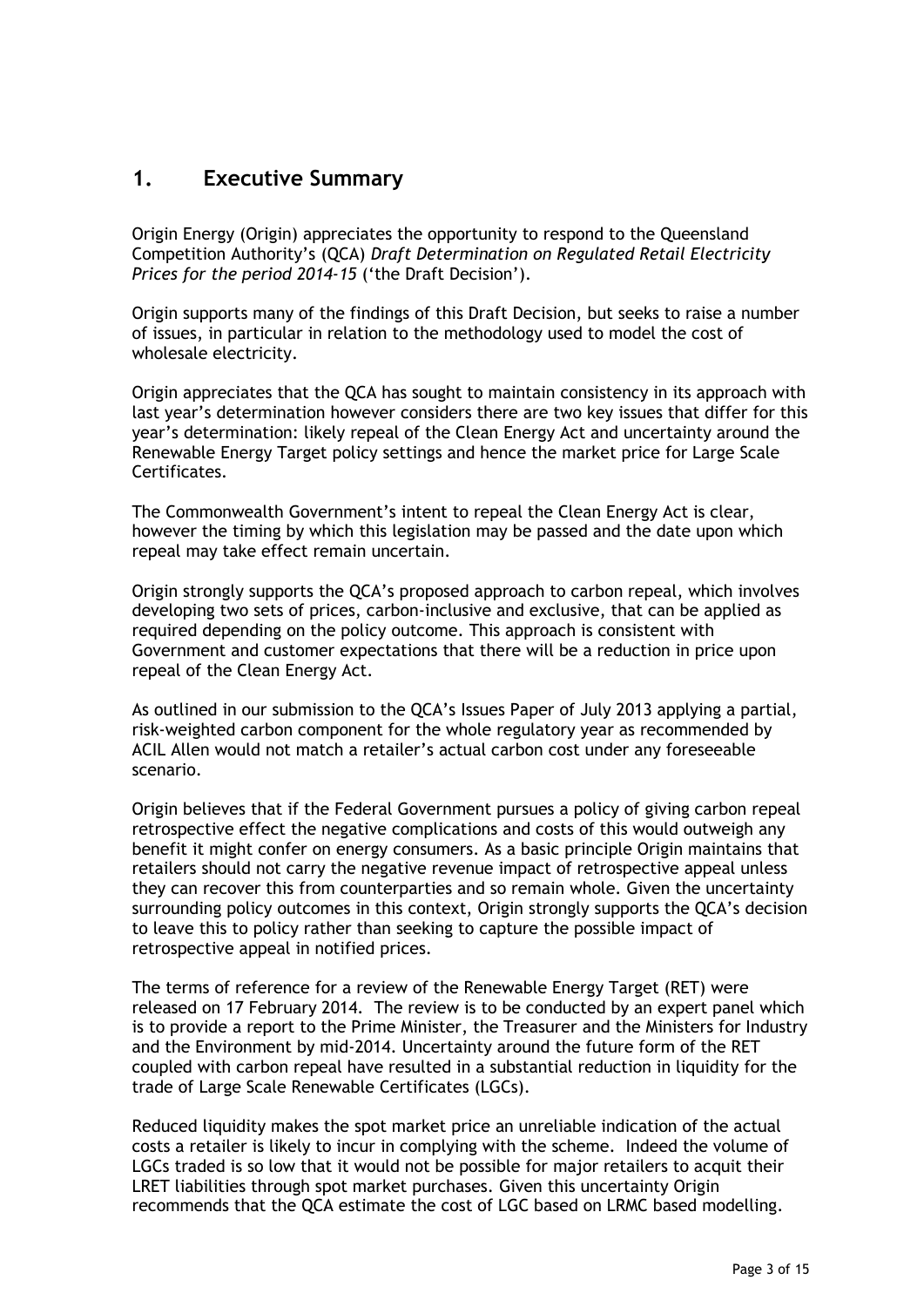Origin notes that this will also more closely reflect the actual cost to retailers given many retailers have entered into PPAs or developed wind farms to meet their obligations.

Origin recognises the challenges faced by the QCA's consultants in attempting to estimate wholesale energy costs and the limitations of any Pool price modelling. While Origin has provided some suggestions to improve the modelling, it is difficult for Origin to fully understand the interaction of demand, Pool price and assumed hedge contract position in what is by necessity a "black box" model. It is therefore critical that the overall results be tested for reasonableness. In examining the overall results one element that stands out as anomalous has been the positive payouts under cap products.

Origin is particularly concerned that for the second consecutive year an approach is proposed by ACIL that assumes that retailers will profit by purchasing a high volume of cap products, a form of insurance. It is unrealistic to assume retailers will consistently be able to profit from buying an insurance product. Origin strongly encourages the QCA to consider the likelihood of the payout outcome and retailers being able to deliver a profitable long contract position.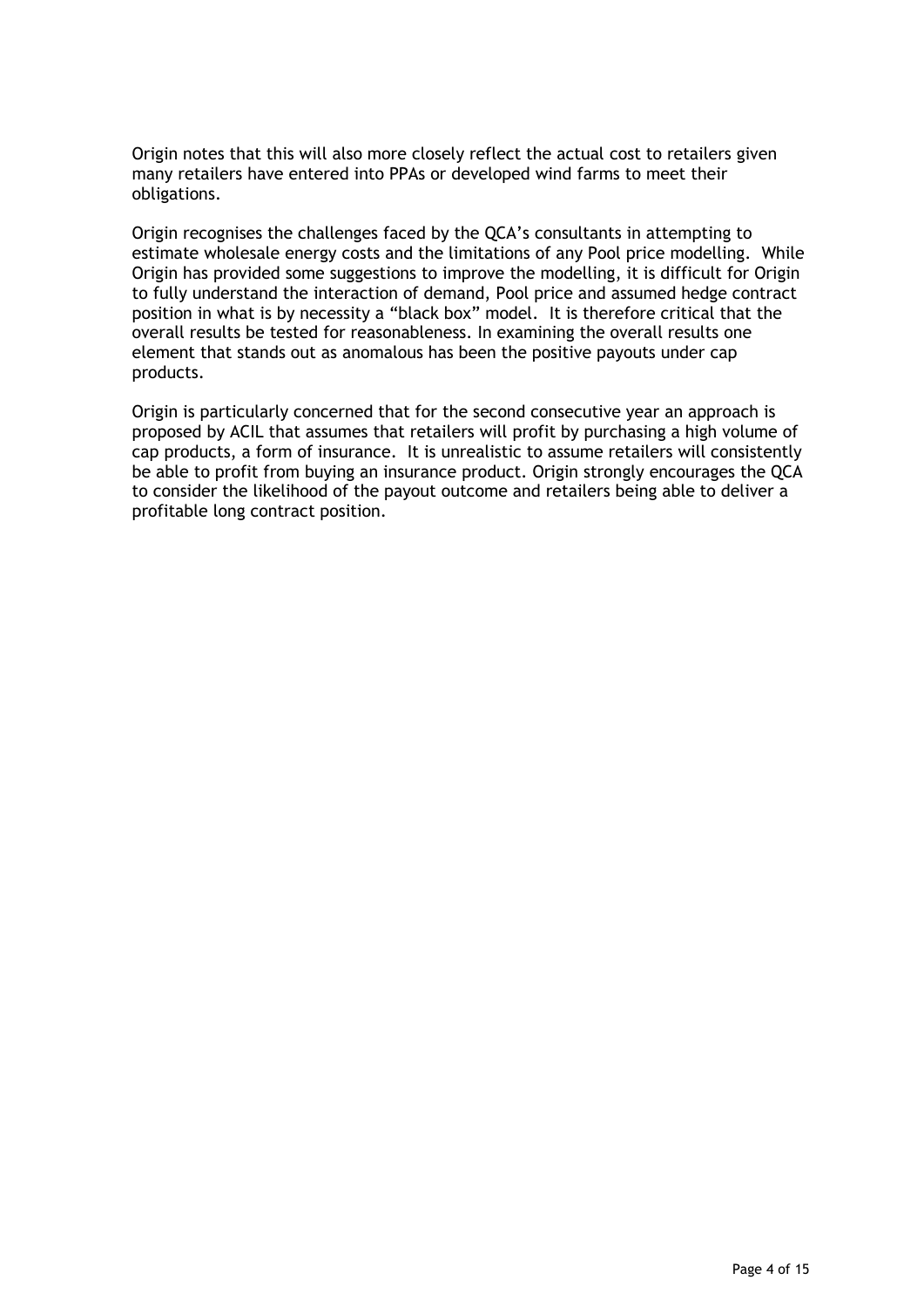# **2. Background**

On 5 September 2012 the Minister for Energy and Water Supply provided the Queensland Competition Authority (QCA) a Delegation requiring it to determine regulated retail electricity prices (notified prices) for a three-year period from 1 July 2013 to 30 June 2016. While the task is delegated for three years (rather than a oneyear period as previously), the QCA is still required to determine prices annually. The QCA's first price determination was made on 31 May 2013 for the period from 1 July 2013 to 30 June 2014. The second determination is to apply from 1 July 2014 to 30 June 2015.

In July 2013 the QCA released an Interim Consultation Paper on the review, followed by the Draft Decision in December 2013. The QCA held a number of workshops on its Draft Decision in which Origin was a participant.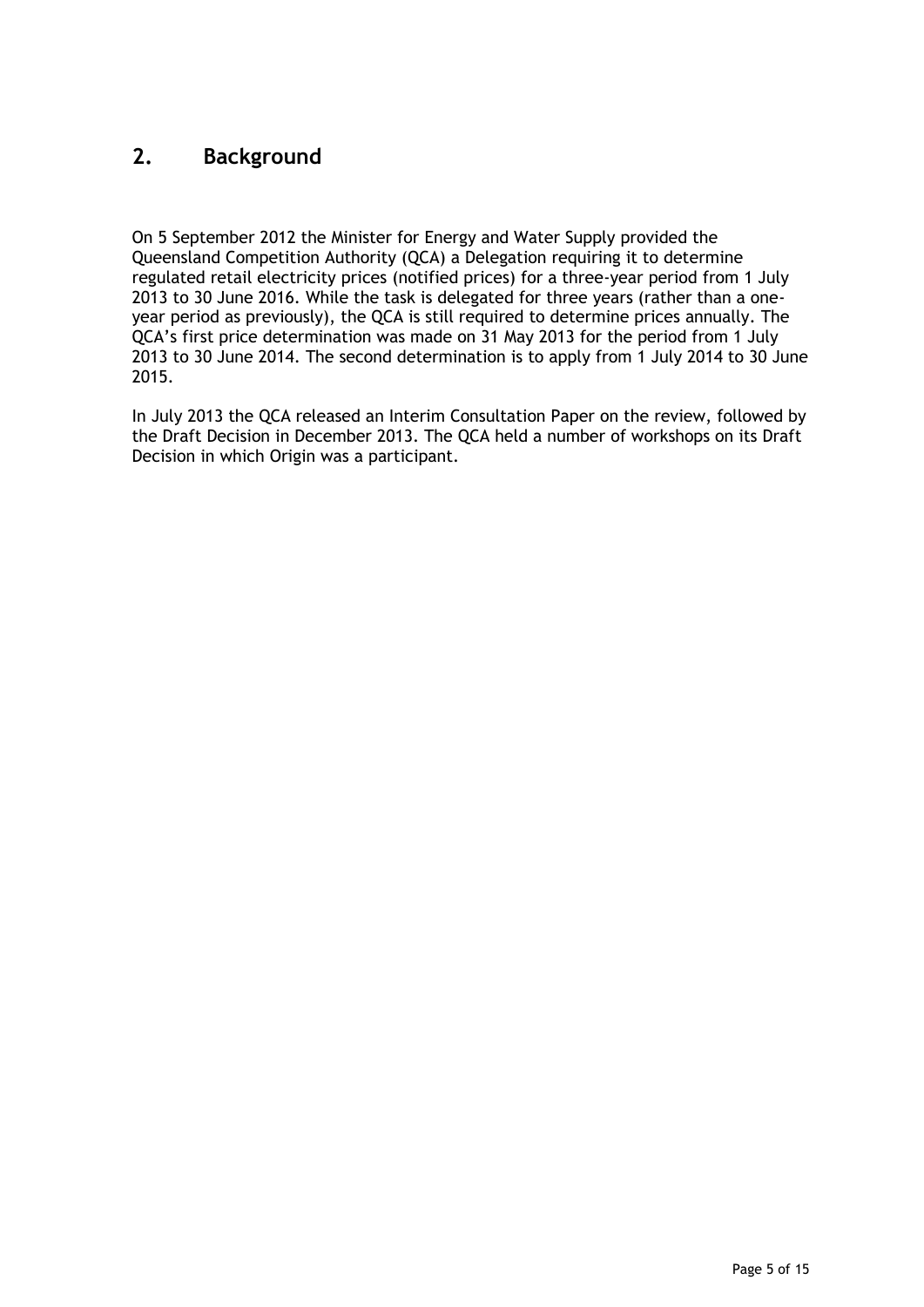# <span id="page-5-0"></span>**3. Competition in Queensland**

Origin concurs with the  $QCA^1$  that there are indications that competition Queensland's contestable electricity market has improved since the 2013–14 Determination was released. These include the growing share of Tier 2 retailers<sup>2</sup> and the growing number of customers on market contracts - the latter exceeding 70 percent for the first time in September 2013<sup>3</sup>. There are a wide variety of offers in place, offering lower prices than regulated rates or some other combinations of benefits.<sup>4</sup>

Churn in Queensland's contestable market has fluctuated somewhat over the last 12 months but has not fallen below 13 percent since the QCA made its 2013-14 Determination in May 2013, reaching just below 20 percent in August (Figure 1, below). Variation in churn can occur due to seasonal and other factors unrelated to underlying levels of competition.



In our view the conditions for competition in south east Queensland are effective, except for on-going retail price regulation that limits the scope for competitive activity to develop further. An allowance for headroom remains a crucial component of regulated prices to counter the negative effect of price regulation on competition. Without this component competition would diminish considerably, complicating the transition to deregulated prices in July 2015.

Origin notes that the Australian Energy Market Commission has commenced the first of what will now be an annual review of the effectiveness of competition. This report will provide further insight in to the development of competition in Queensland.

<sup>-</sup>1 QCA, Draft Determination on Prices for 2014-15, December 2013, p.37

 $2$  QCA, Draft, p.41

 $3$  QCA, Draft, p.43

<sup>4</sup> QCA, Draft, p.41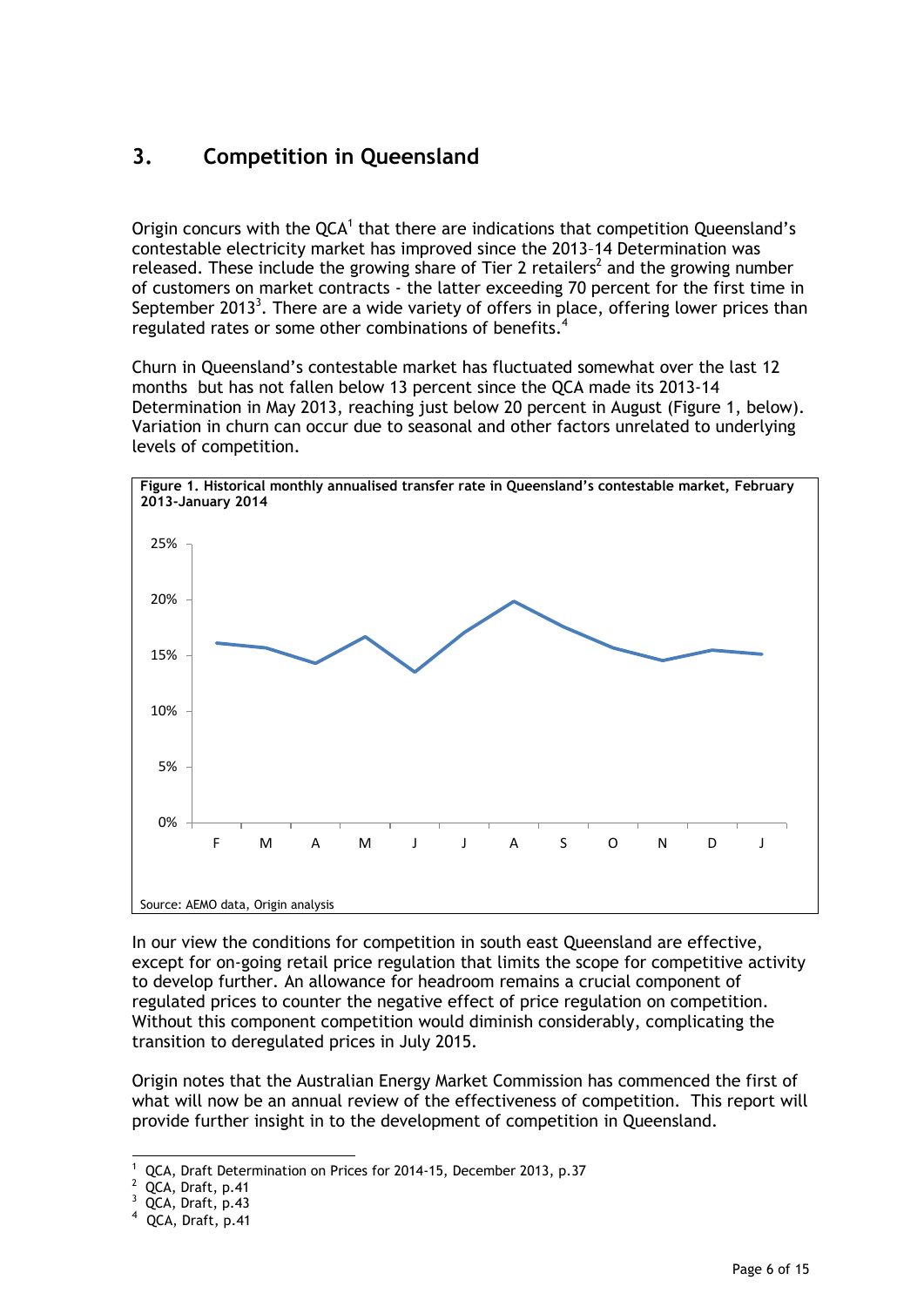# <span id="page-6-0"></span>**4. Energy cost**

Origin has a number of concerns with the approach the QCA has adopted to calculating the cost to retailers of wholesale energy.

We do not revisit here our concerns about the decision not to include a reference in the wholesale energy allowance to costs other than the short-run market-based cost. In our view this continues to lead to material under-estimation of the costs retailers actually incur in procuring wholesale energy. However, we acknowledge that the QCA has settled on its approach and we do not have evidence additional to that we have provided in prior submissions.

With respect to the current draft we do consider that ACIL's modeling could be refined in a number of areas. It is important that ACIL consider these areas of concern as a whole, because adjusting certain elements in isolation could lead to a result that was less logical than the current outcome, specifically around variability and levels of cap cover. Specifically, the issues relate to:

- the compression of 43 simulated demand sets to within the Australian Energy Market Operator's (AEMO) 10 and 90 percent probability of exceedence (POE) projection;
- the hedging strategy in ACIL Allen's model that relies heavily on caps that implausibly generate net income for the notional retailer in all years;
- the regression used to map 43 years to temperature data to four years of demand which arbitrarily caps the relationship between temperature and demand; and
- the approach to estimating the cost of the Large Scale Renewable Target, which relies on a shallow certificate market relative to the overall volume of certificates to be surrendered in the coming year.

Lastly, Origin strongly supports the QCA's approach to uncertainty on the outcome of carbon policy in FY2015.

#### *Demand flex*

ACIL Allen have fit their 43 simulated demand sets to within AEMO's 10 and 90 percent probability of exceedence projections. This means that demand is constrained to within 80 percent of the range of demand outcomes AEMO projects for FY2015. The result is that variability in demand is reduced significantly from the levels predicted by the market operator.

While Origin acknowledges and supports the QCA's decision to adapt the 10 percent POE scenario, this being at the upper end of the range of demand outcomes, we maintain that fitting the modelled results to within 80 percent of AEMO's projected outcomes is unrealistic and has the potential to systematically understate variability. In our view it would be preferable to scale the upper and lower bound of the simulated demand so that the 10 and 90 percentiles of the 43 scenarios are matched to AEMO's 10 and 90 projections respectively.

Origin notes the comments of ACIL Allen in their report supporting the QCA's Draft Determination, noting that while there are limitations in its methodology they had not found that adding additional demand outcomes had a noticeable impact on hedged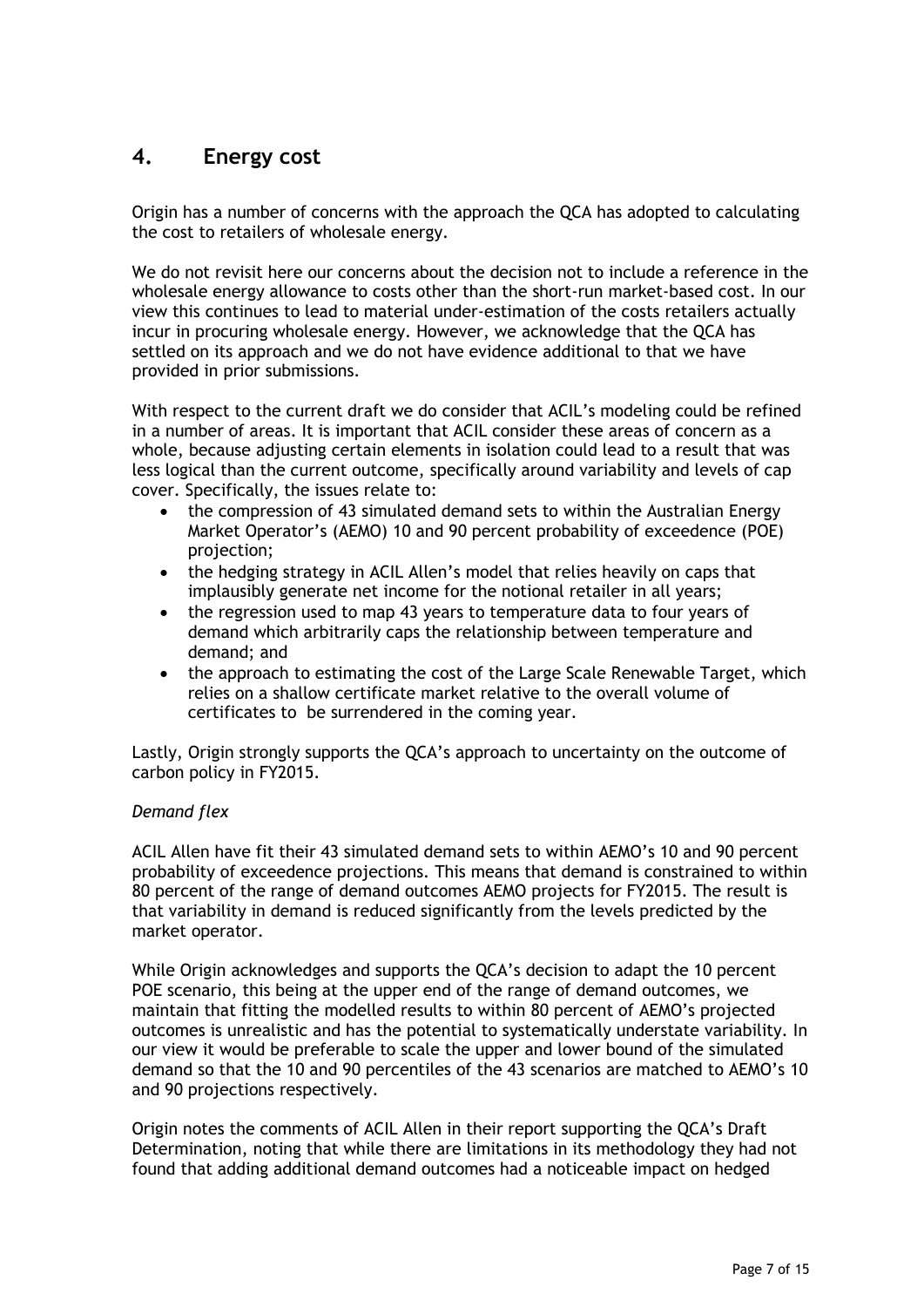price outcomes<sup>5</sup>. That this is the case is likely the combined impact of multiple shortcomings in the model: in addition to the unrealistic level of flex, the hedging strategy implies an unrealistic level of cover, meaning that increased variability is almost always hedged and generates net income to the retailer (an issue we examine below), reducing the overall cost of energy. Origin encourages the QCA to consider the interplay of multiple shortcomings in ACIL Allen's model, rather than considering the impact of changing individual variables in isolation.

#### *Hedging strategy*

We observe that the impact of the hedging strategy in ACIL Allen's model is that in both years modelled since the QCA adopted its new approach the retailer has received net income from its cap purchases. This is highly implausible. Purchasing caps is a form of insurance for retailers, delivering a reduced risk of exposure to high spot price outcomes. This reduced risk carries a premium, which serves as revenue to the party that sells the cap trade. If cap trades generated income to the purchaser under all scenarios then counterparties to these trades would either cease selling the caps or change their terms. Yet we observe that year on year all caps generated net income. This is likely because of the unrealistic coincidence of a high level of cap cover and price spikes. In this way the model retailer is effectively fitting its cap strategy to pricing outcomes *ex post*, where in practice the retailer must buy caps in advance and hence rarely manages to hedge peak price outcomes entirely accurately. In Origin's experience caps in Queensland since 2006 have had a payout ratio of 62.5 percent (payout/premium).

Origin proposes that ACIL Allen either introduce more inaccuracy in to the hedging strategy of its model retailer.

#### *Mapping temperature data to demand data*

ACIL Allen use a least squares regression approach to match 39 years of temperature data to 4 years of actual demand data. One implication of this approach is that outlying temperature days from the 39 years must fit one of the demand days in the 4 years. Demand is generally highest at the lowest and highest temperature outcomes. However, the regression approach adopted by ACIL Allen caps the impact of outlying temperature days to the highest demand day within the four years of data. The likely impact of this is outlined in Figure 2.

 5 ACIL Allen, Estimated Energy Costs 2014-15 Retail Tariffs, December 2013, p.14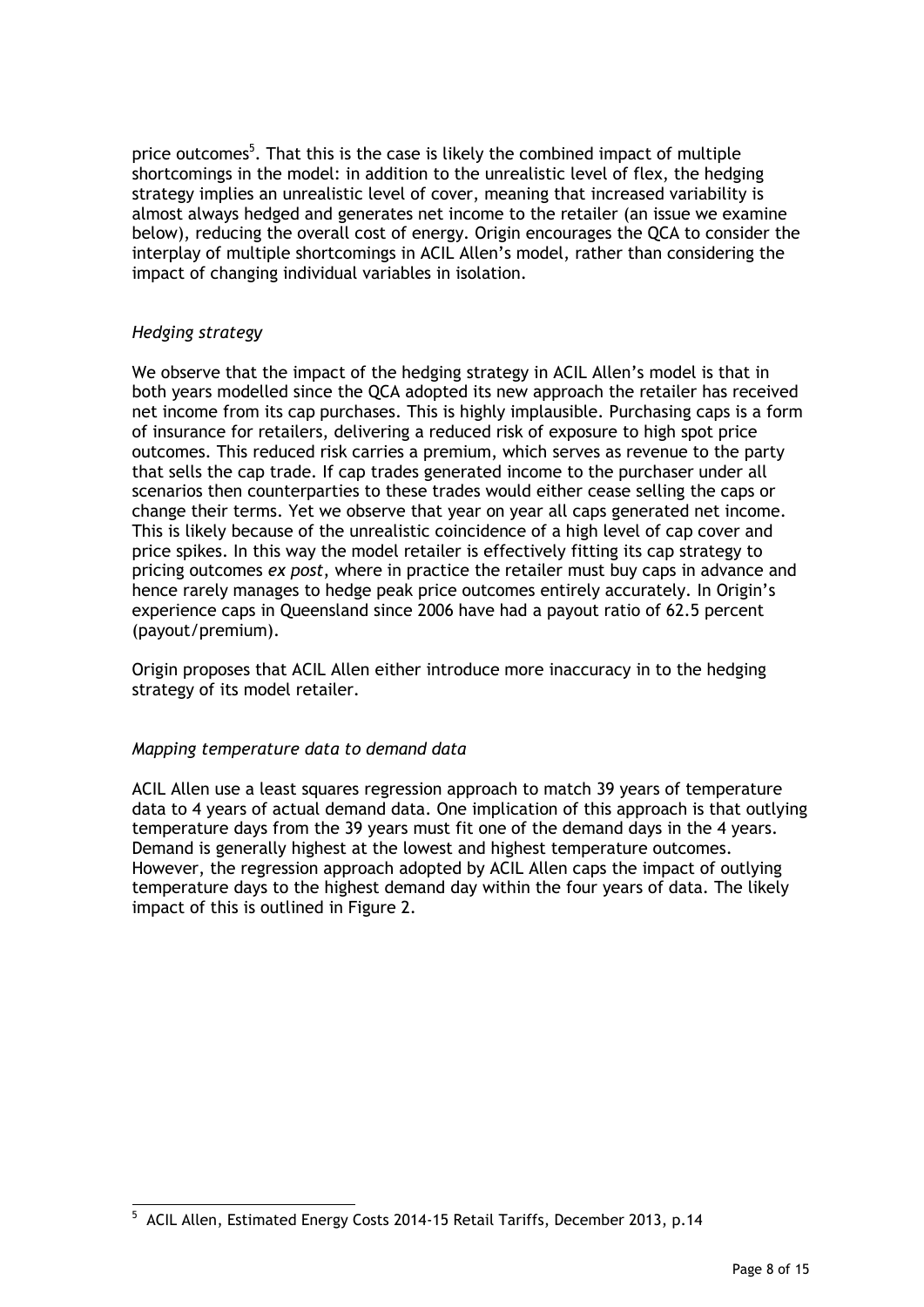

This result is that this approach somewhat arbitrarily caps the relationship between outlying temperatures and demand, thereby also reducing the efficacy of including 39 years of actual temperature records. ACIL Allen observe that "peak demand is not a linear function of temperature and that above certain temperatures, the relationship between temperature and peak demand weakens such that peak demand tends to reach a limit or a point of saturation."<sup>6</sup> While this may be the case, Origin is not convinced that ACIL Allen have adequately established the nature of this relationship, since it is not extrapolated, merely assumed. Origin proposes that ACIL Allen make adjustments in recognition of these limitations in the model.

#### *Estimating the cost of the Large Scale Renewable Energy Target*

ACIL Allen estimate the cost of the LRET by averaging the forward prices for Largescale Generation Certificates (LGCs) for 2014 and 2015 during the two years prior to the commencement of each year, respectively.

Origin has argued that ACIL Allen should reference the long-run marginal cost of generating renewable energy, since retailers do not rely exclusively on market purchases of LGCs in order to meet their commitments under the LRET. In addition to market purchases, they invest directly in plant and long term power purchase agreements. ACIL Allen has acknowledged that retailers do not only rely on market purchases of LGCs, however in their view:

- ACIL Allen is not required to model retailers' actual costs, only what a notional retailer could do to meet its obligations for the year in question, and so retailers' past decisions to invest in generation and PPAs are irrelevant;
- LRMC is too imprecise a measure and so should not be relied upon.

Origin questions the bases for both these assertions.

1

Firstly, a notional retailer that sought to meet its LRET obligations for FY2015 entirely from purchases of LGCs could not do so in practical terms. Uncertainty about the future of the scheme has led to dramatically shallower markets for LGCs in recent months. The issue has become more pronounced since Origin raised it in September 2013. Policy uncertainty around the LRET is particularly acute: a broad spectrum of outcomes is possible, from the removal of the carbon price and no change to the LRET target, which would lead to an increase the cost of the LGCs (all other things being equal), through to

<sup>&</sup>lt;sup>6</sup> ACIL Allen, Estimated Energy Costs 2014-15 Retail Tariffs, December 2013, p.14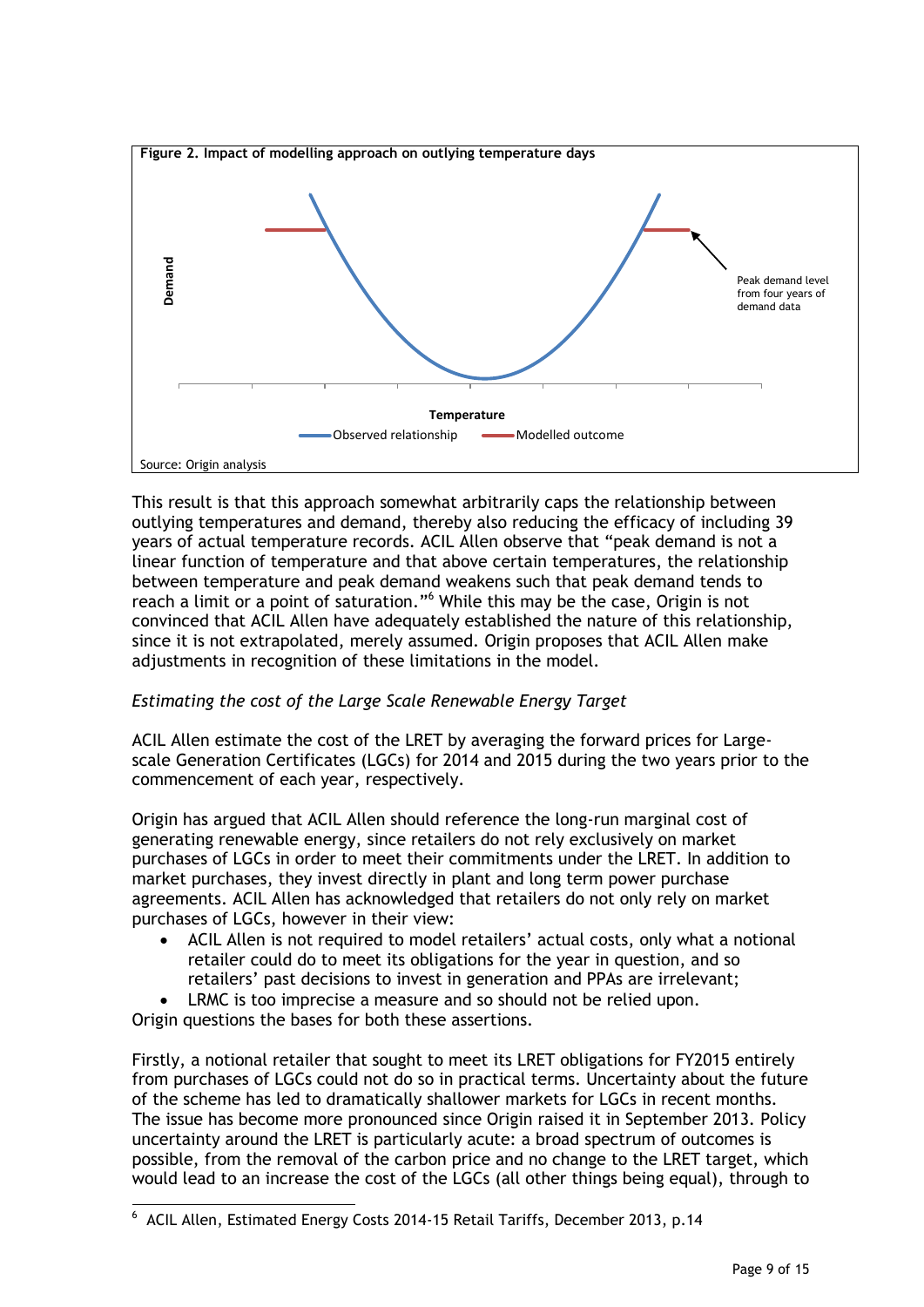the dismantling of the scheme in its entirety (which is yet to be ruled out by policymakers). Each outcome within this spectrum has different implications for the value of LGCs, which is leading both buyers and sellers to hold off to await the outcome of the RET policy review.

In this environment liquidity and depth in the LGC market are significantly constrained and prices in that market are no longer representative of reasonable assessments of the cost of meeting the LRET target. IPART reached a similar conclusion in its review of electricity prices for 2013-14.

Origin notes ACIL Allen's comments that while Origin provided indicative volumes of LGCs traded in its response to the Issues Paper, it did not explain its methodology in arriving at these numbers.<sup>7</sup> To arrive at these numbers Origin relied on data from the Renewable Energy Certificate registry and excluded all trades where a bank was the counterparty. However, data from the Renewable Energy Certificate (REC) includes LGCs first created via a power purchase agreement, which is recorded as a "trade". In this way Origin's figures overstated the volume of trades in the secondary market.

In Figure 3 below Origin has derived data on the volume of trades in the secondary market for LGCs by registering trade confirmation emails sent by brokers. This data is limited to trades executed by brokers and hence to the secondary market. This shows that overall volumes traded in the secondary market in 2013 reached around 3 million. This represents around 60 percent of Origin's liability under the scheme in that year, that is, is less than one retailer's obligation under the scheme.

1

 $^7$  ACIL Allen, Estimated Energy Costs 2014-15 Retail Tariff, Report to the Queensland Competion Authority, November 2013, p.28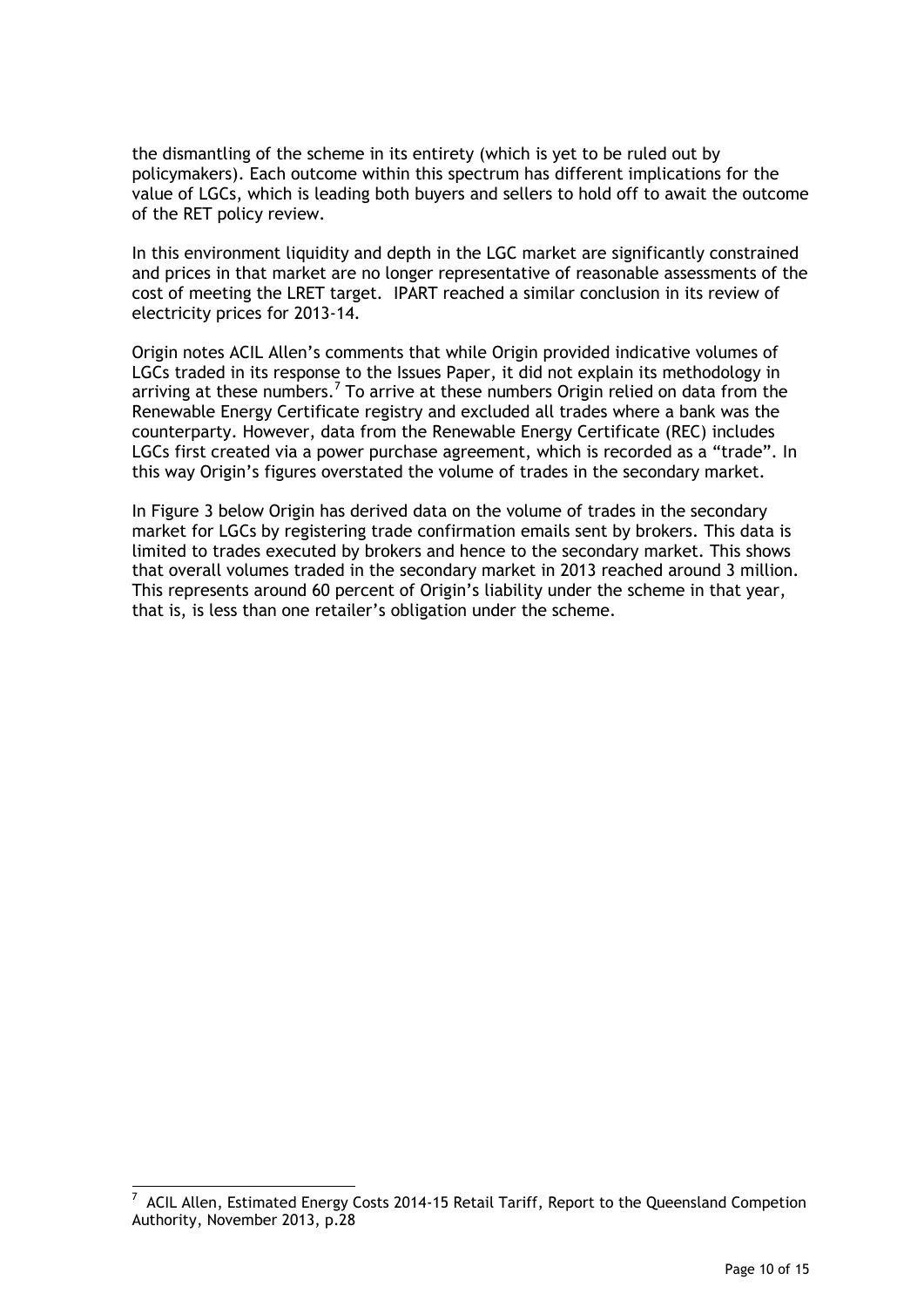

Another indication of the unreliability of the price can be seen in the price trajectory for LGCs, which has continued to fall in the first months of 2014, as outlined in Figure 4. A significant fall in the price followed the announcement in mid-February of members of the Commonwealth Government's Panel that will review the terms of the RET, underlining the impact of policy uncertainty.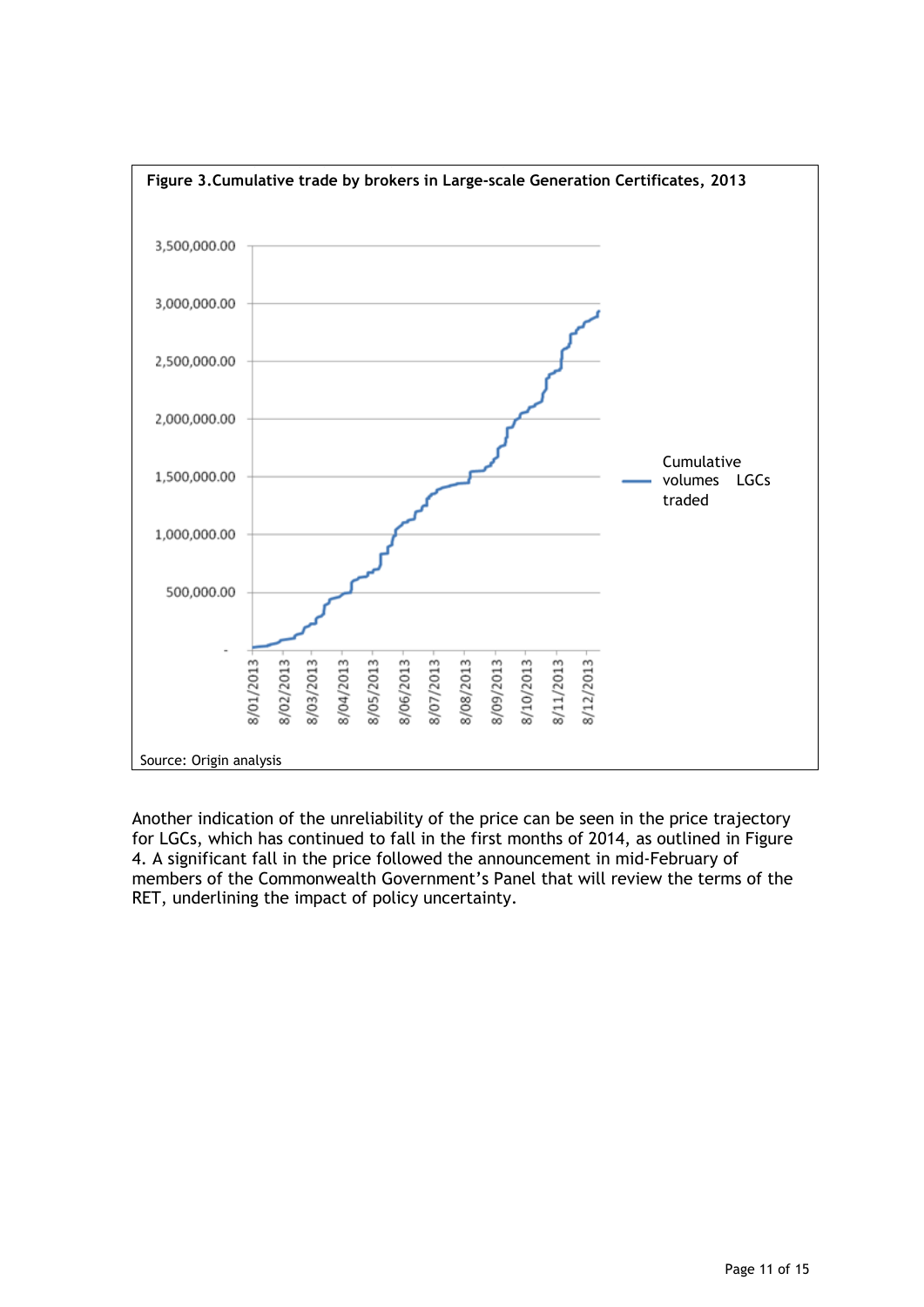

In this environment it is unreasonable to suggest that a retailer could meet its LRET obligations based on buying LGCs in the market, since there are insufficient volumes to do so and so current prices do not reflect the actual cost of such a strategy. In this environment the notional retailer whose costs ACIL Allen are seeking to reflect would need to make investments in renewable generation or PPAs, similarly to how the major Queensland retailers have done.

Origin also questions ACIL Allen's assertion that LRMC is too complex or imprecise a notion to rely on as an alternative measure. To Origin's knowledge ACIL Allen regularly advises clients on the return available from investments in power generation and significant sunk investments are made on the basis of this advice. If these assessments of cost were indeed wildly imprecise than no investments in generation would have been made, which is evidently not the case. All estimates of cost have some shortcomings and in the current context LGC forward prices are less reliable than a robust and transparent assessment of LRMC in our view.

#### *Carbon*

Origin strongly supports the QCA's proposed approach to carbon, which involves developing two sets of prices, both carbon-inclusive and exclusive, that can be applied as required depending on the policy outcome.

As outlined in our submission the QCA's Issues Paper of July 2013 applying a partial, risk-weighted carbon component for the whole regulatory year as recommended by ACIL Allen would not match actual carbon cost under any foreseeable scenario. Retailers would be carrying a risk of under-recovery of carbon that would dwarf their retail cost and margin allowances. Furthermore, while policymakers and retail customers would expect to see some impact from carbon repeal, they would not under the approach recommended by ACIL Allen. Lastly, retailers would be obliged to charge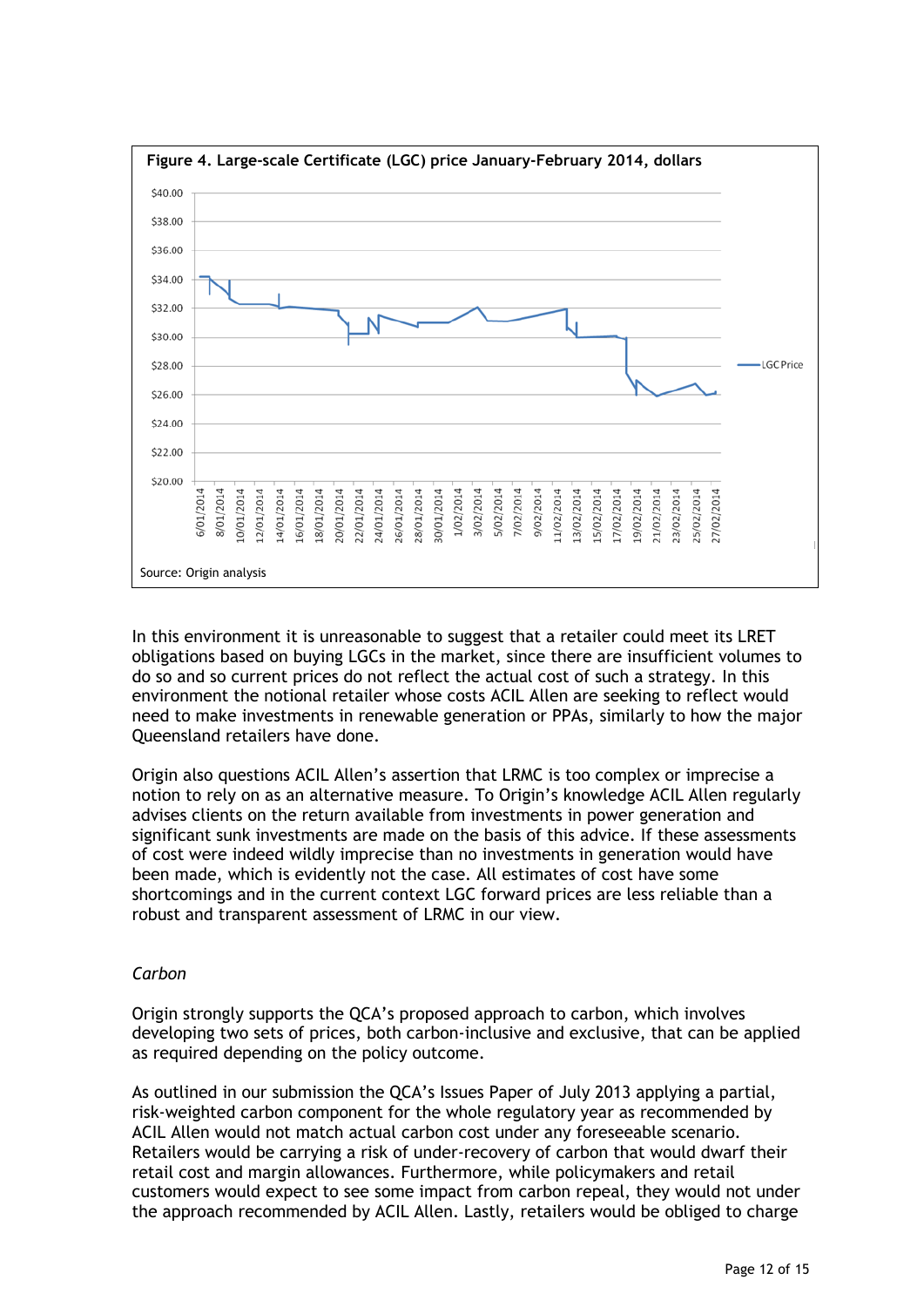a carbon component post repeal. The ACIL Allen approach suggests that this overrecovery would compensate retailers for any under-recovery prior to repeal. However in practice retailers would risk contravening obligations under proposed consumer laws not to pass on carbon costs once the Government is no longer levying these.

<span id="page-12-0"></span>Origin notes the QCA's comments on retrospective repeal.<sup>8</sup> Origin is also unclear on the impact of retrospective appeal on energy markets and believes that it is likely to have multiple complications and costs that would outweigh any benefit it might confer on energy consumers. As a basic principle Origin maintains that retailers should not carry the negative revenue impact of retrospective appeal unless they can recover this from counterparties and so remain whole. Given the uncertainty surrounding policy outcomes in this context, Origin strongly condones the QCA's decision to leave this to policy rather than seeking to capture the possible impact of retrospective appeal in notified prices.

 $^8$  QCA, Draft, p.23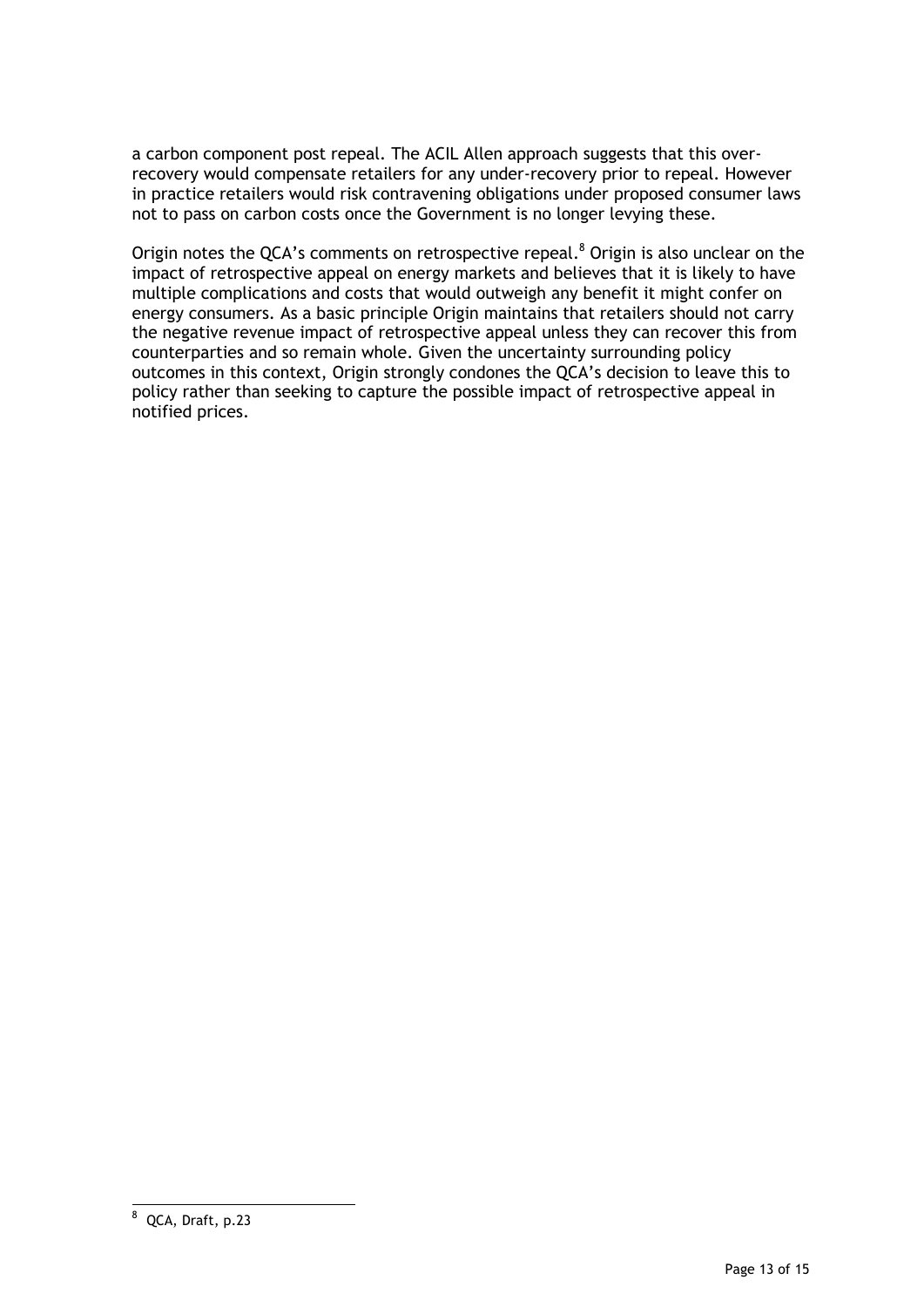# **5. Retail costs, margin and pass through**

Origin broadly supports the QCA's approach to estimate retail costs, retail margin and headroom. We also support the inclusion of an allowance for regulatory fees.

Origin notes comments at the QCA's workshop held in Brisbane to the effect that retailers' customer and acquisition costs may have fallen and hence this allowance should be reduced or removed, either because retailers have ceased door to door marketing or because competition the state is now mature. Origin sees no evidence of this. Maintaining this competitive activity is vital as the Queensland Government completes the transition to deregulated pricing in south east Queensland.

Origin believes retail margin should be calculated on total costs including network costs, since managing the network pass through creates significant cash flow risks for retailers that they must manage.

<span id="page-13-0"></span>Origin supports the allowance for pass through for SRES and differences in network charges.